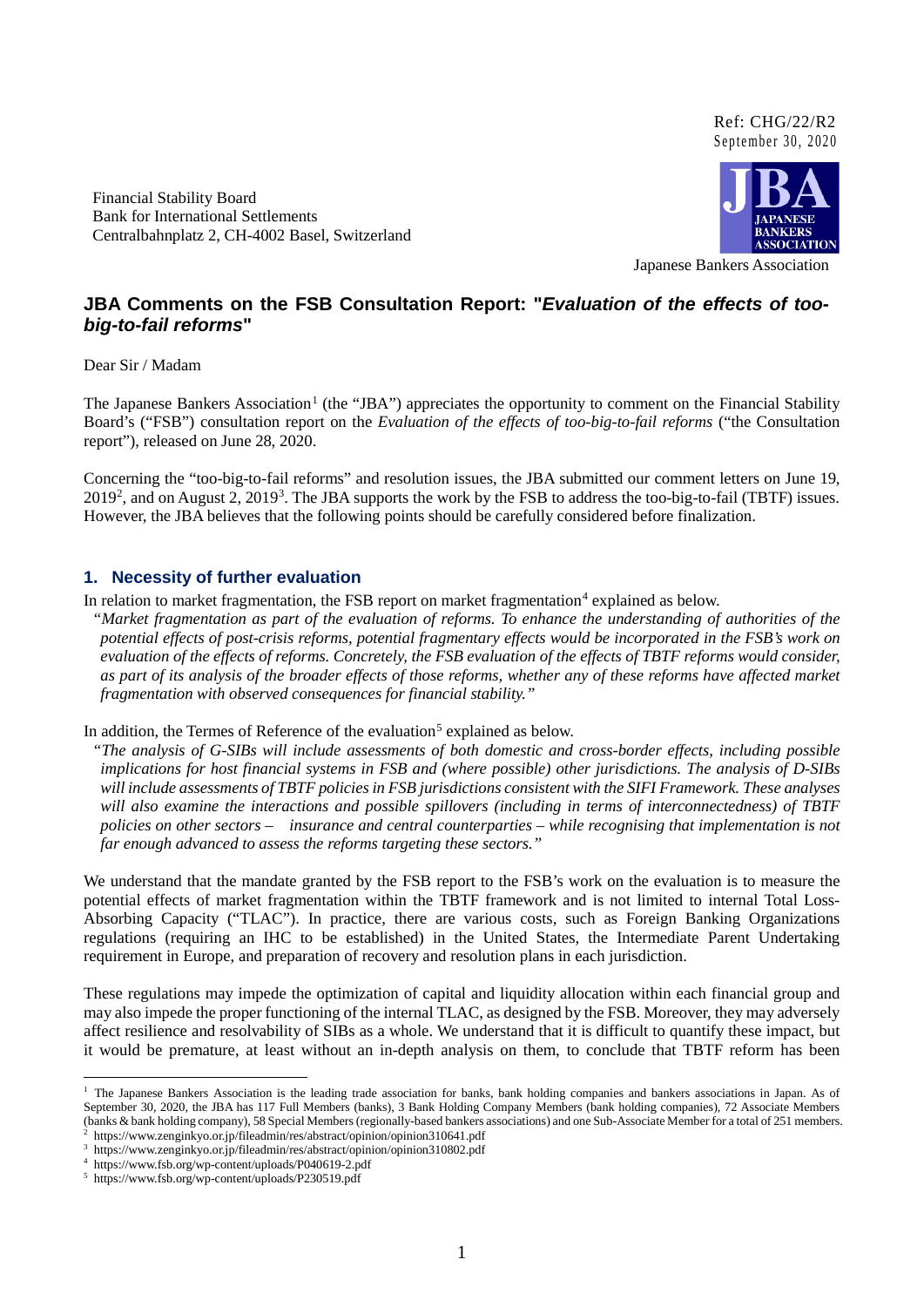progressing as intended.

Moreover, the report concluded that a decline in lending as one of social costs in the analysis. While G-SIBs have reduced their domestic credit relative to GDP, other banks and financial institutions (mainly non-bank financial intermediaries (NBFI), as the report indicated) have "picked up the slack" and the supply of credit has not been materially affected, therefore the report reached the conclusion that the "TBTF reforms bring net benefits to society" (Page4) and "there is no evidence that TBTF reforms have negatively affected loan volumes" (Page49).

But currently NBFIs are not under the prudential regulations which are applicable to SIBs and credit risks have shifted from regulated banking system to unregulated one.

The FSB has a plan to assess the potential vulnerabilities related to non-bank financial sector and to develop policy recommendations designed to address related financial stability risks. This might decrease NBFIs' activity in lending market and it might lead to the decline in the total lending. We believe that the FSB can arrive at final conclusion regarding the cost-benefit analysis only after such vulnerabilities assessment.

In summary, we are of the view that the evaluation should be continued going forward.

### **2. Cross-border coordination and cooperation**

As noted in the Consultation report, cross-border coordination and cooperation are one of outstanding challenges. We can find some host regulations which go beyond international agreements and focus on financial soundness and resolvability solely in the host jurisdictions. They may undermine the resilience of a bank as a whole and limit the ability of banks to absorb external shocks across different jurisdictions.

In addition, while a home country's group-wide resolution plan based on the Single Point of Entry strategy exists and internal TLAC is allocated to SIBs' material subsidiaries in the host jurisdictions, some FSB member jurisdictions require banks to develop "local & stand-alone" resolution plan in their jurisdictions. SIBs usually need to prepare a number of recovery and resolution plans, which have to be updated on a regular basis, but timing is not aligned. Such burden makes it difficult for SIBs to focus on the remaining gap to make themselves fully resolvable.

We are of the view that this happens because host authorities don't give full trust to the efforts of home resolution authority and there is an opportunity to improve. The home authority and the CMG members need to collaborate on resolution planning further to ensure there is an alignment and agree to a group-wide resolution plan that covers all material subsidiaries and resource allocations (including internal TLAC). We believe that information sharing regarding resolution framework and strategy of each jurisdiction would contribute to build trust among authorities and avoid fragmentary actions.

### **3. Complexity analysis from multiple angles**

We believe that complexity should be analyzed from multiple angles by complementing quantitative analysis with anecdotal evidence. As noted in the Consultation report, the number of subsidiaries is one of factors that influence corporate complexity, but the increase in the number of subsidiaries is a result from responding to the regulations in each jurisdiction such as described in section 1 of this letter (e.g. US IHC, EU IPU) and other aspects can also add complexity to SIBs.

We believe the ownership structure and the alignment with the resolution plan is more important than the number of subsidiaries in terms of judging the complexity, because the chance of an orderly resolution is significantly higher if the corporate structure is coherent with the resolution plan. It is difficult to measure quantitatively whether the structure is aligned with the resolution plan or not, therefore it would be a supervisory judgement.

Complexity can be an obstacle to resolution, therefore it should be addressed. SIBs have been trying to remove it by identifying key legal entities, core functions, critical functions, critical shared service providers, intragroup interconnectedness to enhance their resolvability. SIBs made significant progress over the past decade.

In order to remove complexity more and boost the effects of TBTF reforms and SIBs' effort, we suggest (1) public